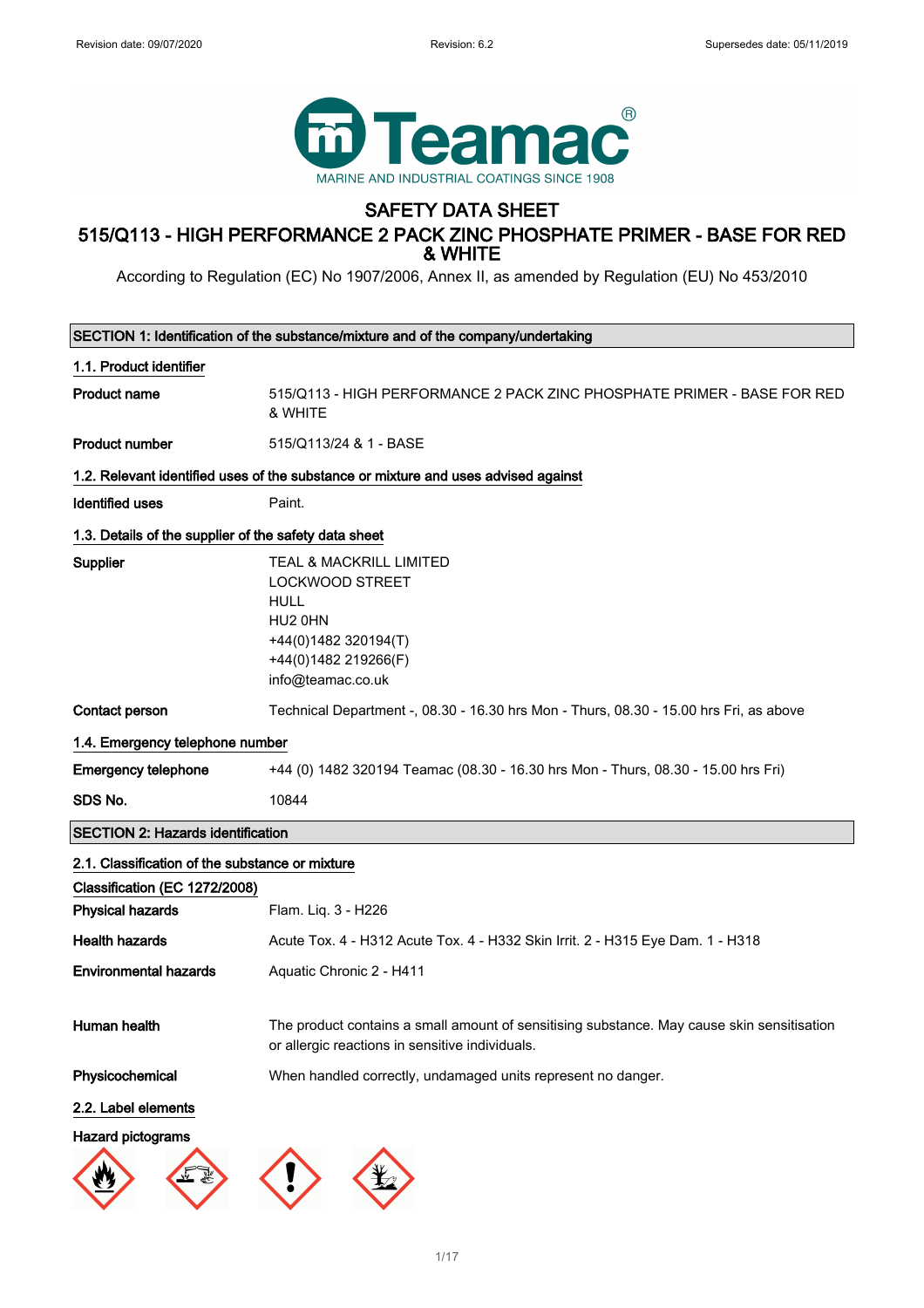| Signal word                               | Danger                                                                                                                                                                                                                                                                                                                                                                                                                                                                                                                                                                                                                                                                                                                                                                                                                       |
|-------------------------------------------|------------------------------------------------------------------------------------------------------------------------------------------------------------------------------------------------------------------------------------------------------------------------------------------------------------------------------------------------------------------------------------------------------------------------------------------------------------------------------------------------------------------------------------------------------------------------------------------------------------------------------------------------------------------------------------------------------------------------------------------------------------------------------------------------------------------------------|
| <b>Hazard statements</b>                  | H312+H332 Harmful in contact with skin or if inhaled.<br>H226 Flammable liquid and vapour.<br>H315 Causes skin irritation.<br>H318 Causes serious eye damage.<br>H411 Toxic to aquatic life with long lasting effects.                                                                                                                                                                                                                                                                                                                                                                                                                                                                                                                                                                                                       |
| <b>Precautionary statements</b>           | P102 Keep out of reach of children.<br>P101 If medical advice is needed, have product container or label at hand.<br>P210 Keep away from heat, hot surfaces, sparks, open flames and other ignition sources. No<br>smoking.<br>P261 Avoid breathing vapour/ spray.<br>P271 Use only outdoors or in a well-ventilated area.<br>P273 Avoid release to the environment.<br>P280 Wear protective gloves/ protective clothing/ eye protection/ face protection.<br>P303+P361+P353 IF ON SKIN (or hair): Take off immediately all contaminated clothing.<br>Rinse skin with water or shower.<br>P305+P351+P338 IF IN EYES: Rinse cautiously with water for several minutes. Remove<br>contact lenses, if present and easy to do. Continue rinsing.<br>P501 Dispose of contents/ container in accordance with national regulations. |
| Contains                                  | XYLENE, 2-METHYLPROPAN-1-OL                                                                                                                                                                                                                                                                                                                                                                                                                                                                                                                                                                                                                                                                                                                                                                                                  |
| Supplementary precautionary<br>statements | P304+P340 IF INHALED: Remove person to fresh air and keep comfortable for breathing.<br>P370+P378 In case of fire: Use alcohol resistant foam, carbon dioxide or dry powder to<br>extinguish.<br>P403+P235 Store in a well-ventilated place. Keep cool.                                                                                                                                                                                                                                                                                                                                                                                                                                                                                                                                                                      |

#### 2.3. Other hazards

This product does not contain any substances classified as PBT or vPvB.

#### SECTION 3: Composition/information on ingredients

| 3.2. Mixtures         |                      |                                           |
|-----------------------|----------------------|-------------------------------------------|
| <b>XYLENE</b>         |                      | 10-30%                                    |
| CAS number: 1330-20-7 | EC number: 215-535-7 | REACH registration number: 01-            |
|                       |                      | 2119488216-32-xxxx                        |
| Classification        |                      | Classification (67/548/EEC or 1999/45/EC) |
| Flam. Liq. 3 - H226   |                      | Xn;R20/21,R65. Xi;R36/37/38. R10.         |
| Acute Tox. 4 - H312   |                      |                                           |
| Acute Tox. 4 - H332   |                      |                                           |
| Skin Irrit. 2 - H315  |                      |                                           |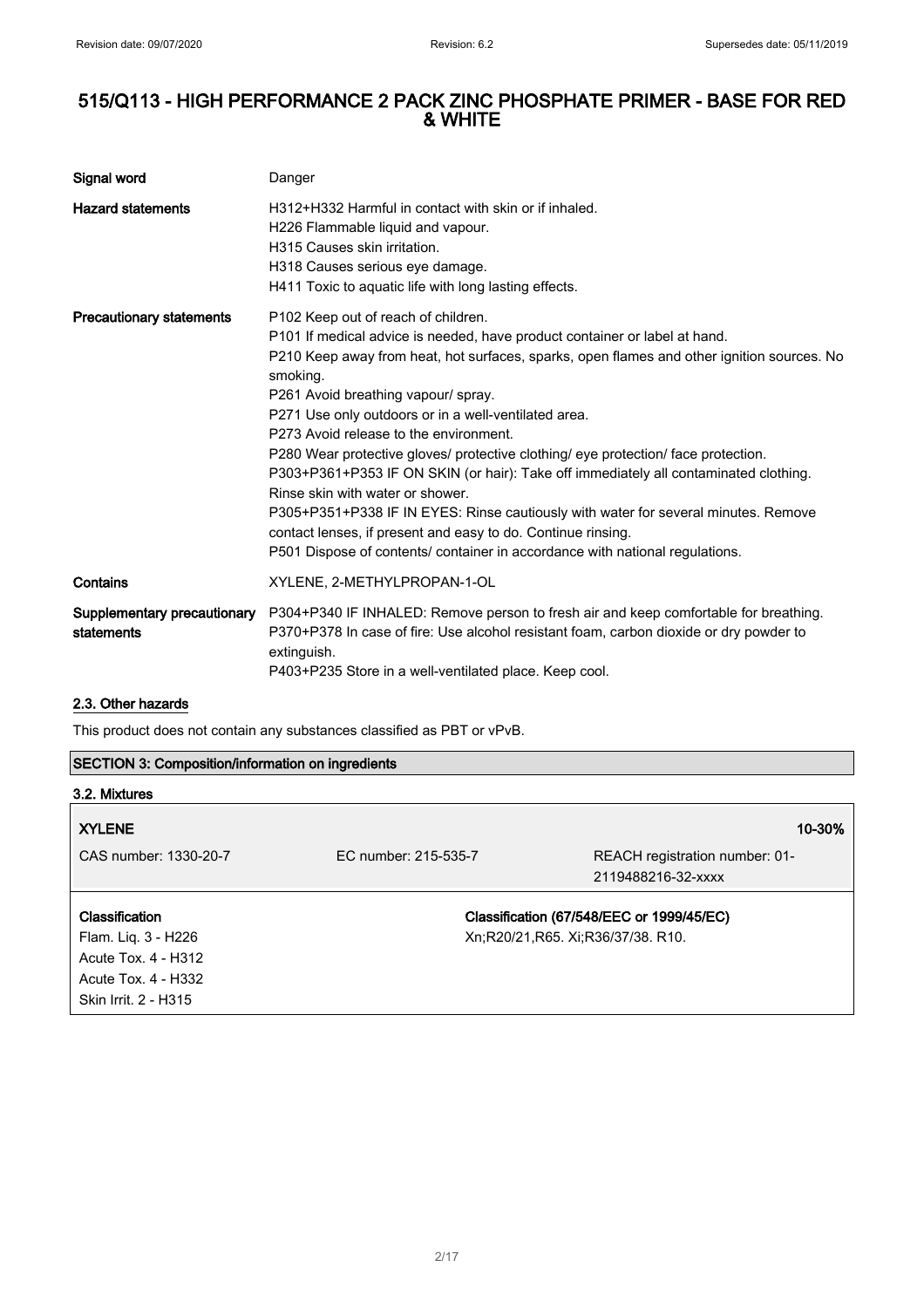| 2-METHYLPROPAN-1-OL                                                                                          |                                 |                                                      | 5-10%    |
|--------------------------------------------------------------------------------------------------------------|---------------------------------|------------------------------------------------------|----------|
| CAS number: 78-83-1                                                                                          | EC number: 201-148-0            | REACH registration number: 01-<br>2119484609-23-XXXX |          |
| Classification<br>Flam. Liq. 3 - H226<br>Skin Irrit. 2 - H315<br>Eye Dam. 1 - H318<br>STOT SE 3 - H335, H336 |                                 |                                                      |          |
| 1-METHOXY-2-PROPANOL                                                                                         |                                 |                                                      | 5-10%    |
| CAS number: 107-98-2                                                                                         | EC number: 203-539-1            | REACH registration number: 01-<br>2119457435-35-0000 |          |
| Classification<br>Flam. Liq. 3 - H226<br>STOT SE 3 - H336                                                    | R <sub>10</sub> R <sub>67</sub> | Classification (67/548/EEC or 1999/45/EC)            |          |
| <b>TRIZINC BIS(ORTHOPHOSPHATE)</b>                                                                           |                                 |                                                      | $1 - 5%$ |
| CAS number: 7779-90-0                                                                                        | EC number: 231-944-3            | REACH registration number: 01-<br>2119485044-40-0000 |          |
| M factor (Acute) = $1$                                                                                       | M factor (Chronic) = $1$        |                                                      |          |
| Classification<br>Aquatic Acute 1 - H400<br>Aquatic Chronic 1 - H410                                         | N;R50/53                        | Classification (67/548/EEC or 1999/45/EC)            |          |

The Full Text for all R-Phrases and Hazard Statements are Displayed in Section 16.

# SECTION 4: First aid measures

| 4.1. Description of first aid measures |                                                                                                                                                                                                                                                                                                                            |  |
|----------------------------------------|----------------------------------------------------------------------------------------------------------------------------------------------------------------------------------------------------------------------------------------------------------------------------------------------------------------------------|--|
| General information                    | Move affected person to fresh air and keep warm and at rest in a position comfortable for<br>breathing. Never give anything by mouth to an unconscious person.                                                                                                                                                             |  |
| Inhalation                             | Remove affected person from source of contamination. Move affected person to fresh air and<br>keep warm and at rest in a position comfortable for breathing. Get medical attention if any<br>discomfort continues. Place unconscious person on their side in the recovery position and<br>ensure breathing can take place. |  |
| Ingestion                              | Give a few small glasses of water or milk to drink. Never give anything by mouth to an<br>unconscious person. Do not induce vomiting. Get medical attention if any discomfort<br>continues.                                                                                                                                |  |
| Skin contact                           | Remove affected person from source of contamination. Rinse immediately with plenty of<br>water. Remove contaminated clothing. Get medical attention if irritation persists after washing.                                                                                                                                  |  |
| Eye contact                            | Rinse immediately with plenty of water. Remove any contact lenses and open eyelids wide<br>apart. Continue to rinse for at least 15 minutes. Get medical attention immediately. Continue<br>to rinse.                                                                                                                      |  |

### 4.2. Most important symptoms and effects, both acute and delayed

General information Get medical attention promptly if symptoms occur after washing.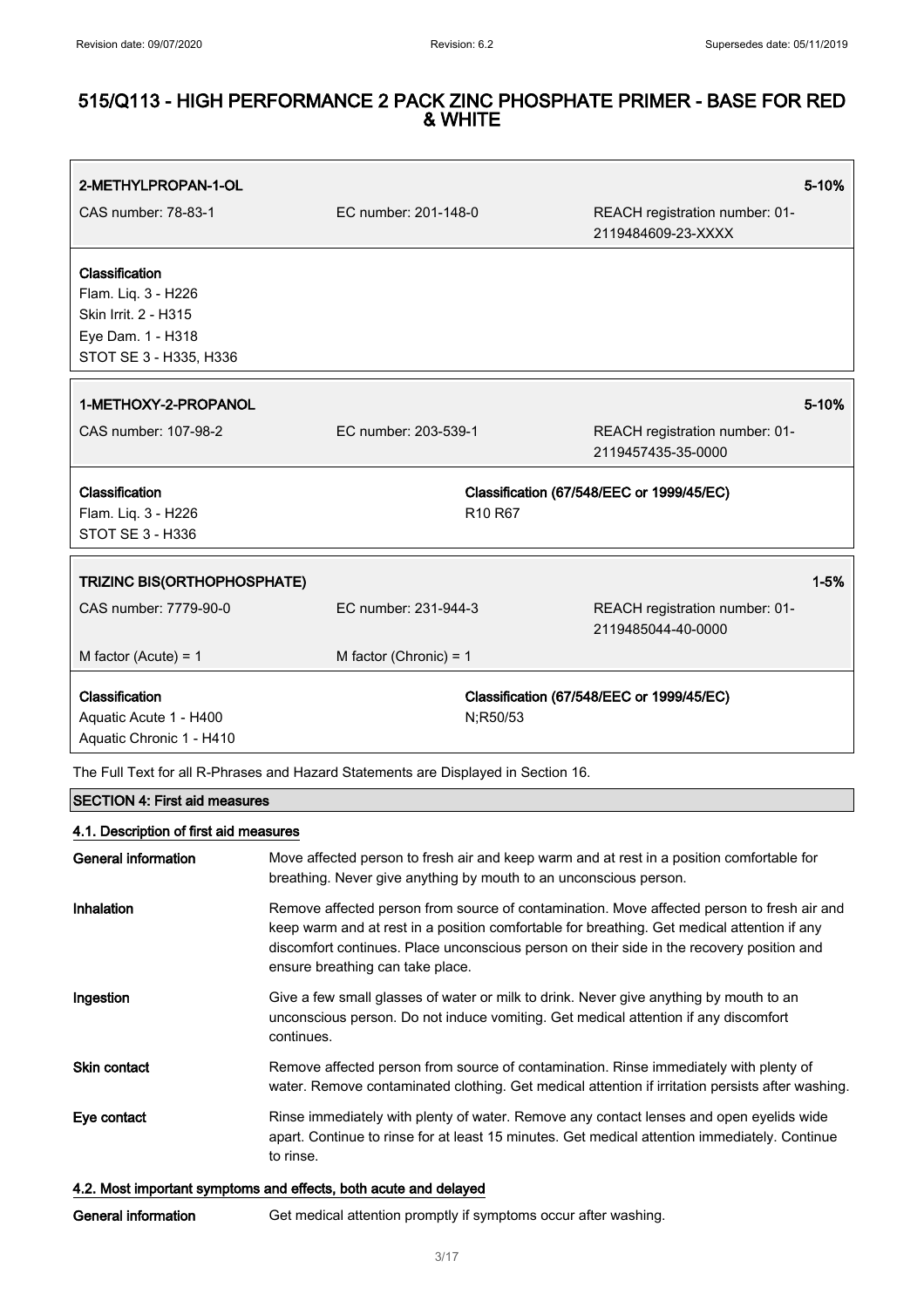| Notes for the doctor                                       | No specific recommendations. If in doubt, get medical attention promptly.                                                                                                                                                                                                                                                                                                                                                                                                                                                                                                                                       |  |
|------------------------------------------------------------|-----------------------------------------------------------------------------------------------------------------------------------------------------------------------------------------------------------------------------------------------------------------------------------------------------------------------------------------------------------------------------------------------------------------------------------------------------------------------------------------------------------------------------------------------------------------------------------------------------------------|--|
| <b>SECTION 5: Firefighting measures</b>                    |                                                                                                                                                                                                                                                                                                                                                                                                                                                                                                                                                                                                                 |  |
| 5.1. Extinguishing media                                   |                                                                                                                                                                                                                                                                                                                                                                                                                                                                                                                                                                                                                 |  |
| Suitable extinguishing media                               | Use fire-extinguishing media suitable for the surrounding fire. Extinguish with the following<br>media: Water spray, fog or mist. Foam, carbon dioxide or dry powder.                                                                                                                                                                                                                                                                                                                                                                                                                                           |  |
| Unsuitable extinguishing<br>media                          | Do not use water jet as an extinguisher, as this will spread the fire.                                                                                                                                                                                                                                                                                                                                                                                                                                                                                                                                          |  |
| 5.2. Special hazards arising from the substance or mixture |                                                                                                                                                                                                                                                                                                                                                                                                                                                                                                                                                                                                                 |  |
| Specific hazards                                           | Toxic gases or vapours.                                                                                                                                                                                                                                                                                                                                                                                                                                                                                                                                                                                         |  |
| 5.3. Advice for firefighters                               |                                                                                                                                                                                                                                                                                                                                                                                                                                                                                                                                                                                                                 |  |
| Protective actions during<br>firefighting                  | Avoid breathing fire gases or vapours. Containers close to fire should be removed or cooled<br>with water.                                                                                                                                                                                                                                                                                                                                                                                                                                                                                                      |  |
| Special protective equipment<br>for firefighters           | Wear positive-pressure self-contained breathing apparatus (SCBA) and appropriate protective<br>clothing.                                                                                                                                                                                                                                                                                                                                                                                                                                                                                                        |  |
| <b>SECTION 6: Accidental release measures</b>              |                                                                                                                                                                                                                                                                                                                                                                                                                                                                                                                                                                                                                 |  |
|                                                            | 6.1. Personal precautions, protective equipment and emergency procedures                                                                                                                                                                                                                                                                                                                                                                                                                                                                                                                                        |  |
| <b>Personal precautions</b>                                | Avoid inhalation of vapours and contact with skin and eyes. Provide adequate ventilation.<br>Wear protective clothing as described in Section 8 of this safety data sheet.                                                                                                                                                                                                                                                                                                                                                                                                                                      |  |
| 6.2. Environmental precautions                             |                                                                                                                                                                                                                                                                                                                                                                                                                                                                                                                                                                                                                 |  |
| <b>Environmental precautions</b>                           | Avoid discharge into drains or watercourses or onto the ground. Contain spillage with sand,<br>earth or other suitable non-combustible material. Spillages or uncontrolled discharges into<br>watercourses must be reported immediately to the Environmental Agency or other appropriate<br>regulatory body.                                                                                                                                                                                                                                                                                                    |  |
| 6.3. Methods and material for containment and cleaning up  |                                                                                                                                                                                                                                                                                                                                                                                                                                                                                                                                                                                                                 |  |
| Methods for cleaning up                                    | Avoid the spillage or runoff entering drains, sewers or watercourses. Absorb in vermiculite, dry<br>sand or earth and place into containers. Collect and place in suitable waste disposal<br>containers and seal securely. For waste disposal, see Section 13.                                                                                                                                                                                                                                                                                                                                                  |  |
| 6.4. Reference to other sections                           |                                                                                                                                                                                                                                                                                                                                                                                                                                                                                                                                                                                                                 |  |
| Reference to other sections                                | For personal protection, see Section 8.                                                                                                                                                                                                                                                                                                                                                                                                                                                                                                                                                                         |  |
| <b>SECTION 7: Handling and storage</b>                     |                                                                                                                                                                                                                                                                                                                                                                                                                                                                                                                                                                                                                 |  |
| 7.1. Precautions for safe handling                         |                                                                                                                                                                                                                                                                                                                                                                                                                                                                                                                                                                                                                 |  |
| <b>Usage precautions</b>                                   | Avoid inhalation of vapours. Avoid spilling. Avoid contact with skin and eyes. Do not eat, drink<br>or smoke when using the product. Good personal hygiene procedures should be<br>implemented. Wash hands and any other contaminated areas of the body with soap and<br>water before leaving the work site. The Manual Handling Operations Regulations may apply to<br>the handling of containers of this product. For products sold by weight refer to the guide net<br>weight indicated on the container. Allowance will have to be made for the immediate<br>packaging to give an approximate gross weight. |  |

#### 4.3. Indication of any immediate medical attention and special treatment needed

7.2. Conditions for safe storage, including any incompatibilities

4/ 17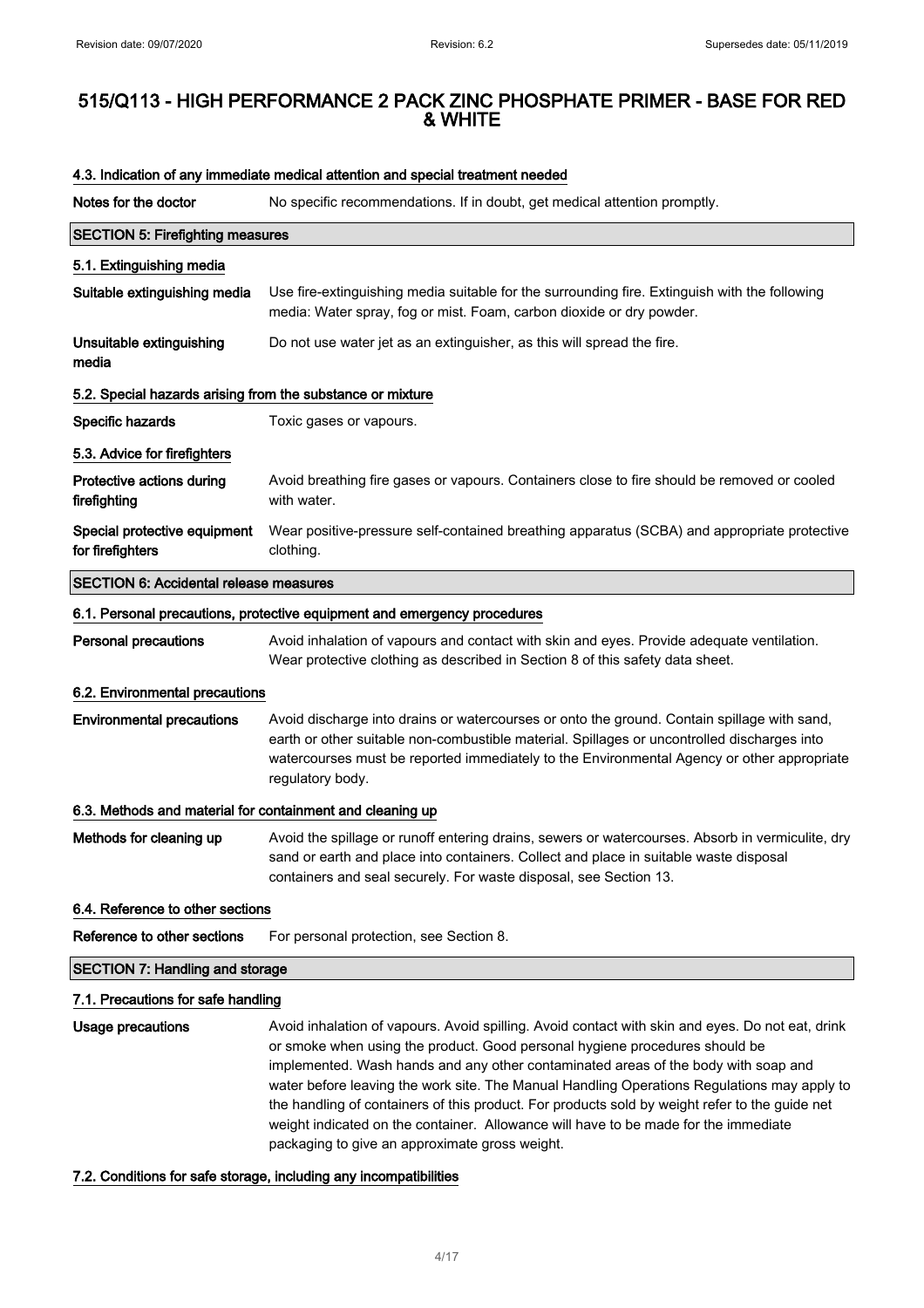| Storage precautions      | Store in tightly closed original container in a dry, cool and well-ventilated place. Store in<br>closed original container at temperatures between 5°C and 25°C. Protect from freezing and<br>direct sunlight. Keep containers upright. |
|--------------------------|-----------------------------------------------------------------------------------------------------------------------------------------------------------------------------------------------------------------------------------------|
| 7.3. Specific end use(s) |                                                                                                                                                                                                                                         |
| Specific end use(s)      | The identified uses for this product are detailed in Section 1.2.                                                                                                                                                                       |
| Usage description        | Collect and place in suitable waste disposal containers and seal securely. Label the<br>containers containing waste and contaminated materials and remove from the area as soon<br>as possible.                                         |

#### SECTION 8: Exposure controls/Personal protection

#### 8.1. Control parameters

#### Occupational exposure limits

#### XYLENE

Long-term exposure limit (8-hour TWA): WEL 50 ppm 220 mg/m<sup>3</sup> Short-term exposure limit (15-minute): WEL 100 ppm 441 mg/m<sup>3</sup>

#### 2-METHYLPROPAN-1-OL

Long-term exposure limit (8-hour TWA): WEL 50 ppm 154 mg/m<sup>3</sup> Short-term exposure limit (15-minute): WEL 75 ppm 231 mg/m<sup>3</sup>

#### 1-METHOXY-2-PROPANOL

Long-term exposure limit (8-hour TWA): WEL 100 ppm 375 mg/m<sup>3</sup> Short-term exposure limit (15-minute): WEL 150 ppm 560 mg/m<sup>3</sup> Sk

#### TRIZINC BIS(ORTHOPHOSPHATE)

Long-term exposure limit (8-hour TWA): 10 mg/m<sup>3</sup> WEL = Workplace Exposure Limit Sk = Can be absorbed through the skin.

#### XYLENE (CAS: 1330-20-7)

| <b>DNEL</b> | Consumer - Oral; Long term systemic effects: 1.6 mg/kg/day<br>Consumer - Dermal; Long term systemic effects: 108 mg/kg/day<br>Consumer - Inhalation; Long term systemic effects: 14.8 mg/m <sup>3</sup><br>Industry - Dermal; Long term systemic effects: 180 mg/kg/day<br>Industry - Inhalation; Long term systemic effects: 77 mg/m <sup>3</sup><br>Industry - Inhalation; Short term local effects: 289 mg/m <sup>3</sup> |
|-------------|------------------------------------------------------------------------------------------------------------------------------------------------------------------------------------------------------------------------------------------------------------------------------------------------------------------------------------------------------------------------------------------------------------------------------|
| <b>PNEC</b> | - Fresh water; 0.327 mg/l<br>- marine water; 0.327 mg/l<br>- Intermittent release; 0.327 mg/l<br>- Sediment (Freshwater); 12.46 mg/kg<br>- Sediment (Marinewater); 12.46 mg/kg<br>- Soil; 2.31 mg/kg<br>$-$ STP; 6.58 mg/kg                                                                                                                                                                                                  |
|             | 2-METHYLPROPAN-1-OL (CAS: 78-83-1)                                                                                                                                                                                                                                                                                                                                                                                           |
| <b>DNEL</b> | Workers - Inhalation; Long term local effects: 310 mg/m <sup>3</sup><br>Consumer - Inhalation; Short term local effects: 55 mg/m <sup>3</sup>                                                                                                                                                                                                                                                                                |

#### 1-METHOXY-2-PROPANOL (CAS: 107-98-2)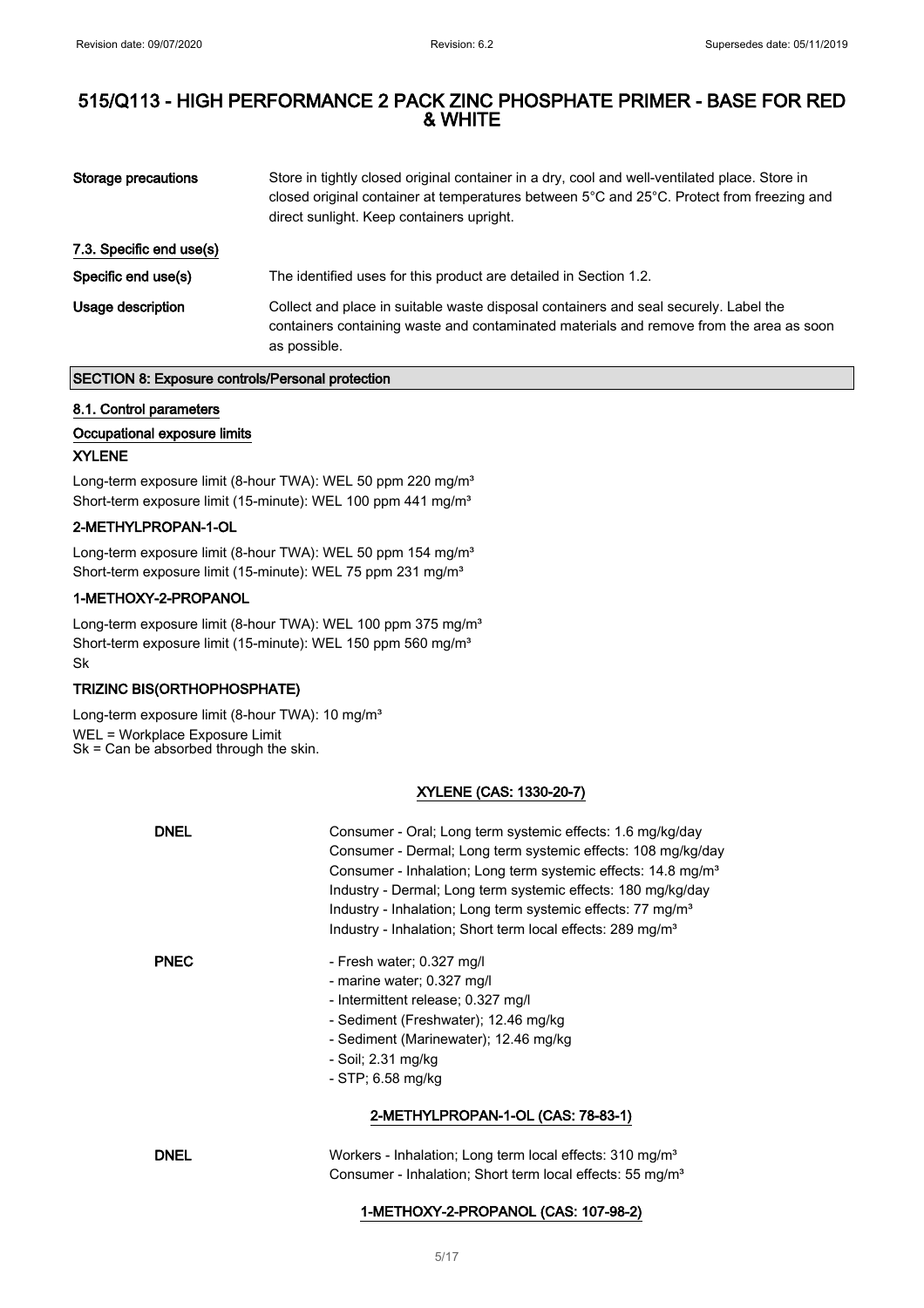| <b>DNEL</b>   | Workers - Inhalation; Short term local effects: 553.5 mg/m <sup>3</sup><br>Workers - Dermal; Long term systemic effects: 183 mg/kg/day<br>Workers - Inhalation; Long term systemic effects: 369 mg/m <sup>3</sup><br>Consumer - Dermal; Long term systemic effects: 78 mg/kg/day<br>Consumer - Inhalation; Long term systemic effects: 43.9 mg/m <sup>3</sup><br>Consumer - Oral; Long term systemic effects: 33 mg/kg/day                                            |
|---------------|-----------------------------------------------------------------------------------------------------------------------------------------------------------------------------------------------------------------------------------------------------------------------------------------------------------------------------------------------------------------------------------------------------------------------------------------------------------------------|
| <b>PNEC</b>   | - Fresh water; 10 mg/l<br>- marine water; 1 mg/l<br>- Intermittent release; 100 mg/l<br>- STP; 100 mg/l<br>- Sediment (Freshwater); 52.3 mg/kg<br>- Sediment (Marinewater); 5.2 mg/kg<br>- Soil; 4.59 mg/kg                                                                                                                                                                                                                                                           |
|               | TRIZINC BIS(ORTHOPHOSPHATE) (CAS: 7779-90-0)                                                                                                                                                                                                                                                                                                                                                                                                                          |
| <b>DNEL</b>   | - Inhalation; : 1.0 soluble $Zn$ mg/m <sup>3</sup><br>Consumer - Oral; Long term systemic effects: 0.83 mg/kg/day<br>- Inhalation; : 5.0 insoluble $Zn$ mg/m <sup>3</sup><br>Consumer - Inhalation; Long term systemic effects: 2.5 mg/m <sup>3</sup><br>Professional - Inhalation; Long term systemic effects: 5 mg/m <sup>3</sup><br>Consumer - Dermal; Long term systemic effects: 83 mg/kg/day<br>Professional - Dermal; Long term systemic effects: 83 mg/kg/day |
| <b>PNEC</b>   | - Fresh water; 0.02 Zn mg/l<br>- marine water; 0.006 Zn mg/l<br>- Sediment (Freshwater); 117.8 mg/kg<br>- Sediment (Marinewater); 56.5 Zn mg/kg<br>- Soil; 35.6 Zn mg/kg<br>- STP; 0.1 Zn mg/l                                                                                                                                                                                                                                                                        |
| sure controls |                                                                                                                                                                                                                                                                                                                                                                                                                                                                       |
| equipment     |                                                                                                                                                                                                                                                                                                                                                                                                                                                                       |

#### 8.2. Expos



Appropriate engineering controls

Provide adequate ventilation. Avoid inhalation of vapours. Observe any occupational exposure limits for the product or ingredients.

Personal protection Unprotected persons should be kept away from treated areas.

Eye/face protection Eyewear complying with an approved standard should be worn if a risk assessment indicates eye contact is possible. The following protection should be worn: Chemical splash goggles.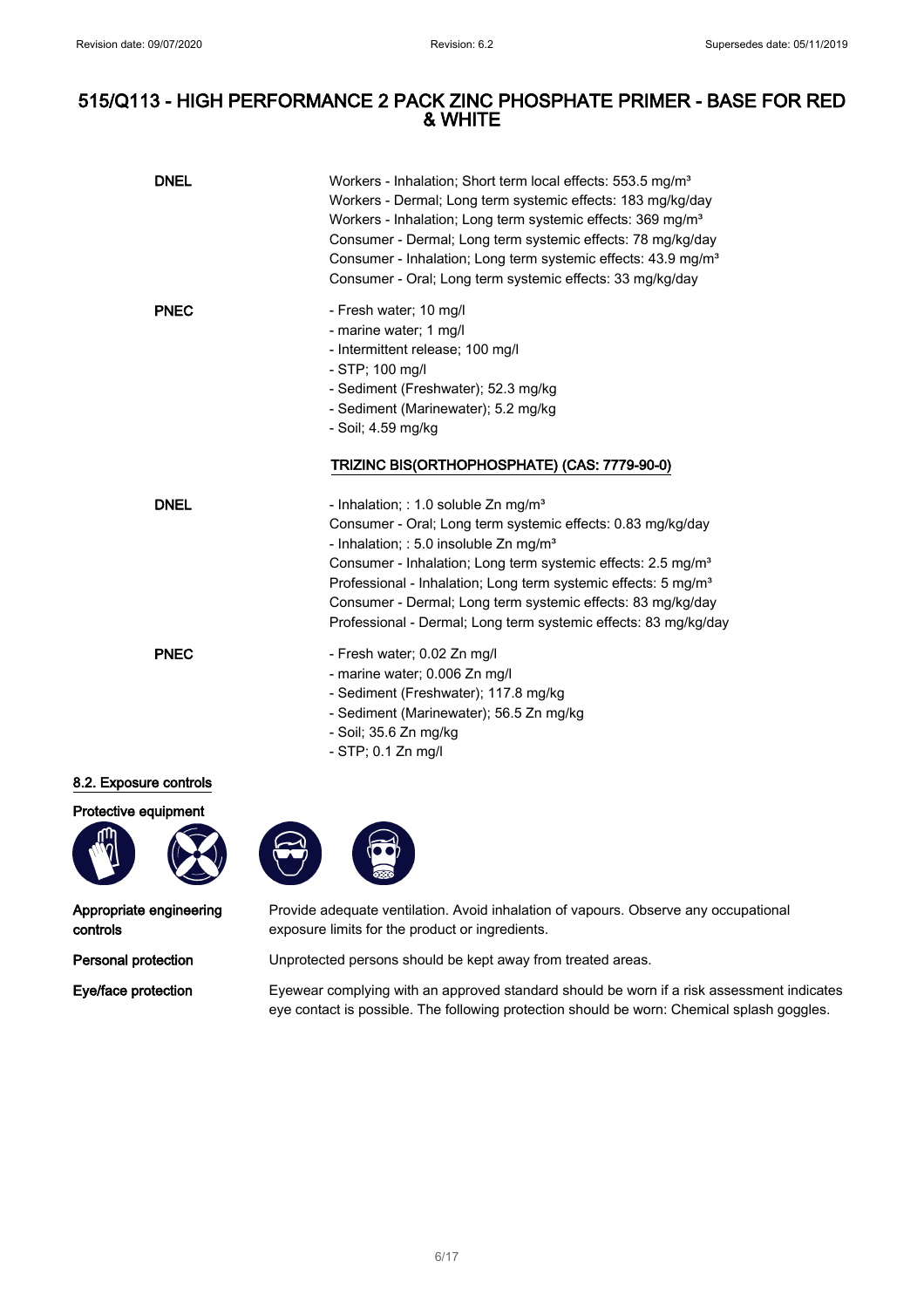| Hand protection                   | To protect hands from chemicals, gloves should comply with European Standards EN388 and<br>374. As a general principle, exposure should be managed by means other than the provision<br>of protective gloves. Manufacturer's performance data suggest that the optimum glove for use<br>should be: Viton rubber (fluoro rubber). Thickness: > 0.2 mm Permeation breakthrough time<br>according to EN374 - class: (1-6) e.g. minimum 480 mins. or Polyvinyl alcohol (PVA).<br>Thickness: 0.2 - 0.3 mm Permeation breakthrough time according to EN374 - class: (1-6) e.g.<br>minimum 240 mins. or Polyethylene. Thickness: > 0.062 mm Permeation breakthrough time<br>according to EN374 - class: (1-6) e.g. minimum 480 mins. Caution: The performance of<br>gloves under actual working conditions can be significantly affected by many factors and the<br>information provided according to EN374 may not accord with what is achieved in practice.<br>We recommend that expert professional advice is sought that takes into account of the work<br>processes and working environment applicable for each task where gloves are to be worn. |
|-----------------------------------|-------------------------------------------------------------------------------------------------------------------------------------------------------------------------------------------------------------------------------------------------------------------------------------------------------------------------------------------------------------------------------------------------------------------------------------------------------------------------------------------------------------------------------------------------------------------------------------------------------------------------------------------------------------------------------------------------------------------------------------------------------------------------------------------------------------------------------------------------------------------------------------------------------------------------------------------------------------------------------------------------------------------------------------------------------------------------------------------------------------------------------------------------|
| Other skin and body<br>protection | Wear appropriate clothing to prevent reasonably probable skin contact.                                                                                                                                                                                                                                                                                                                                                                                                                                                                                                                                                                                                                                                                                                                                                                                                                                                                                                                                                                                                                                                                          |
| Hygiene measures                  | Use engineering controls to reduce air contamination to permissible exposure level. No<br>specific hygiene procedures recommended but good personal hygiene practices should<br>always be observed when working with chemical products.                                                                                                                                                                                                                                                                                                                                                                                                                                                                                                                                                                                                                                                                                                                                                                                                                                                                                                         |
| <b>Respiratory protection</b>     | Respiratory protection may be required if excessive airborne contamination occurs. In case of<br>inadequate ventilation or risk of inhalation of vapours, use suitable respiratory equipment with<br>combination filter (type A2/P3).                                                                                                                                                                                                                                                                                                                                                                                                                                                                                                                                                                                                                                                                                                                                                                                                                                                                                                           |

SECTION 9: Physical and chemical properties

# 9.1. Information on basic physical and chemical properties

| 9. 1. Illiolitialion on basic privsical and chemical properties |                                                                                                                |  |
|-----------------------------------------------------------------|----------------------------------------------------------------------------------------------------------------|--|
| Appearance                                                      | Liquid                                                                                                         |  |
| Colour                                                          | Grey. or Red.                                                                                                  |  |
| Odour                                                           | Aromatic. Solvent.                                                                                             |  |
| Odour threshold                                                 | No information available.                                                                                      |  |
| рH                                                              | Not applicable.                                                                                                |  |
| <b>Melting point</b>                                            | Not applicable.                                                                                                |  |
| Initial boiling point and range                                 | 137 (Xylene)°C                                                                                                 |  |
| Flash point                                                     | $> 23^{\circ}$ C < 60 $^{\circ}$ C Closed cup.                                                                 |  |
| <b>Evaporation rate</b>                                         | Not determined.                                                                                                |  |
| <b>Evaporation factor</b>                                       | Not determined.                                                                                                |  |
| Flammability (solid, gas)                                       | Not determined.                                                                                                |  |
| Upper/lower flammability or<br>explosive limits                 | Lower flammable/explosive limit: 1.1 (xylene) g/100 g Upper flammable/explosive limit: 7.0<br>(xylene) g/100 g |  |
| Other flammability                                              | Not determined.                                                                                                |  |
| Vapour pressure                                                 | 1.1 (Xylene) kPa @ °C                                                                                          |  |
| Vapour density                                                  | heavier than air                                                                                               |  |
| <b>Relative density</b>                                         | ~1.10 - 1.30 depending on colour @ @ 20C°C                                                                     |  |
| <b>Bulk density</b>                                             | Not applicable.                                                                                                |  |
| Solubility(ies)                                                 | Soluble in the following materials: Aromatic solvents.                                                         |  |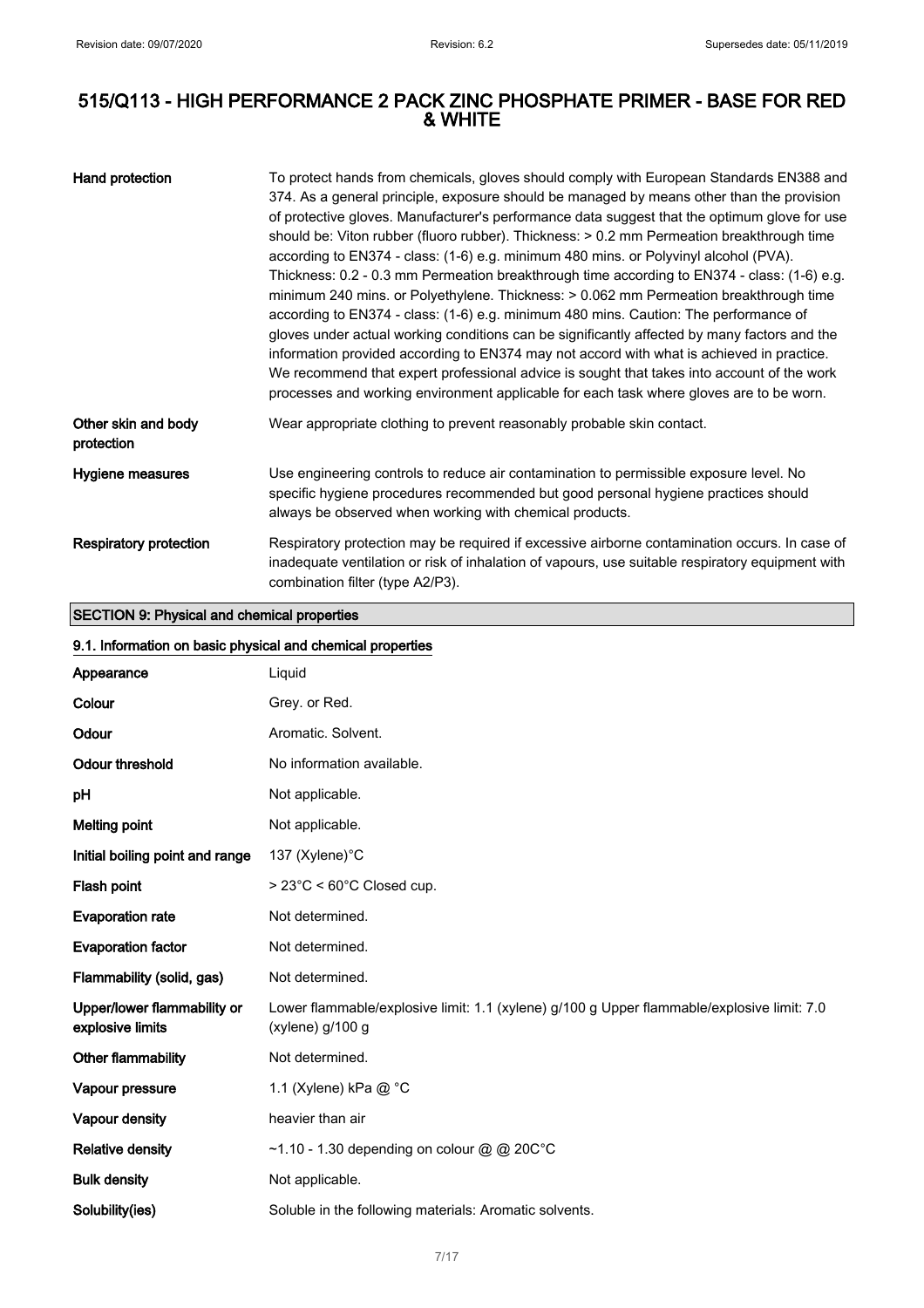$\hat{\mathcal{A}}$ 

# 515/Q113 - HIGH PERFORMANCE 2 PACK ZINC PHOSPHATE PRIMER - BASE FOR RED & WHITE

| <b>Partition coefficient</b>                                 | Not determined.                                                                                                       |  |
|--------------------------------------------------------------|-----------------------------------------------------------------------------------------------------------------------|--|
| Auto-ignition temperature                                    | 270 (Xylene)°C                                                                                                        |  |
| <b>Decomposition Temperature</b>                             | Not determined.                                                                                                       |  |
| <b>Viscosity</b>                                             | 1.0 - 4.0 (ICI Cone & Plate) P @ 25°C                                                                                 |  |
| <b>Explosive properties</b>                                  | Not determined.                                                                                                       |  |
| Explosive under the influence<br>of a flame                  | Not considered to be explosive.                                                                                       |  |
| <b>Oxidising properties</b>                                  | Does not meet the criteria for classification as oxidising.                                                           |  |
| 9.2. Other information                                       |                                                                                                                       |  |
| <b>Volatility</b>                                            | approx. 40% when mixed with activator                                                                                 |  |
| Volatile organic compound                                    | EU: (cat A/j): 500 g/l 2010. This product contains a maximum VOC content of <500 (when<br>mixed) g/litre.             |  |
| <b>SECTION 10: Stability and reactivity</b>                  |                                                                                                                       |  |
| 10.1. Reactivity                                             |                                                                                                                       |  |
| <b>Reactivity</b>                                            | There are no known reactivity hazards associated with this product.                                                   |  |
| 10.2. Chemical stability                                     |                                                                                                                       |  |
| <b>Stability</b>                                             | Stable at normal ambient temperatures and when used as recommended.                                                   |  |
| 10.3. Possibility of hazardous reactions                     |                                                                                                                       |  |
| Possibility of hazardous<br>reactions                        | Will not occur                                                                                                        |  |
| 10.4. Conditions to avoid                                    |                                                                                                                       |  |
| Conditions to avoid                                          | Not known.                                                                                                            |  |
| 10.5. Incompatible materials                                 |                                                                                                                       |  |
| Materials to avoid                                           | Strong acids. Alkalis - inorganic. Amines. Mercaptans (thiols).                                                       |  |
| 10.6. Hazardous decomposition products                       |                                                                                                                       |  |
| Hazardous decomposition<br>products                          | Oxides of carbon. Thermal decomposition or combustion may liberate carbon oxides and<br>other toxic gases or vapours. |  |
| <b>SECTION 11: Toxicological information</b>                 |                                                                                                                       |  |
| 11.1. Information on toxicological effects                   |                                                                                                                       |  |
| <b>Toxicological effects</b>                                 | No data recorded.                                                                                                     |  |
| Acute toxicity - dermal<br>ATE dermal (mg/kg)                | 1,100.0                                                                                                               |  |
| Acute toxicity - inhalation<br>ATE inhalation (vapours mg/l) | 11.0                                                                                                                  |  |
| Aspiration hazard<br>Aspiration hazard                       | Kinematic viscosity <= 20.5 mm2/s.                                                                                    |  |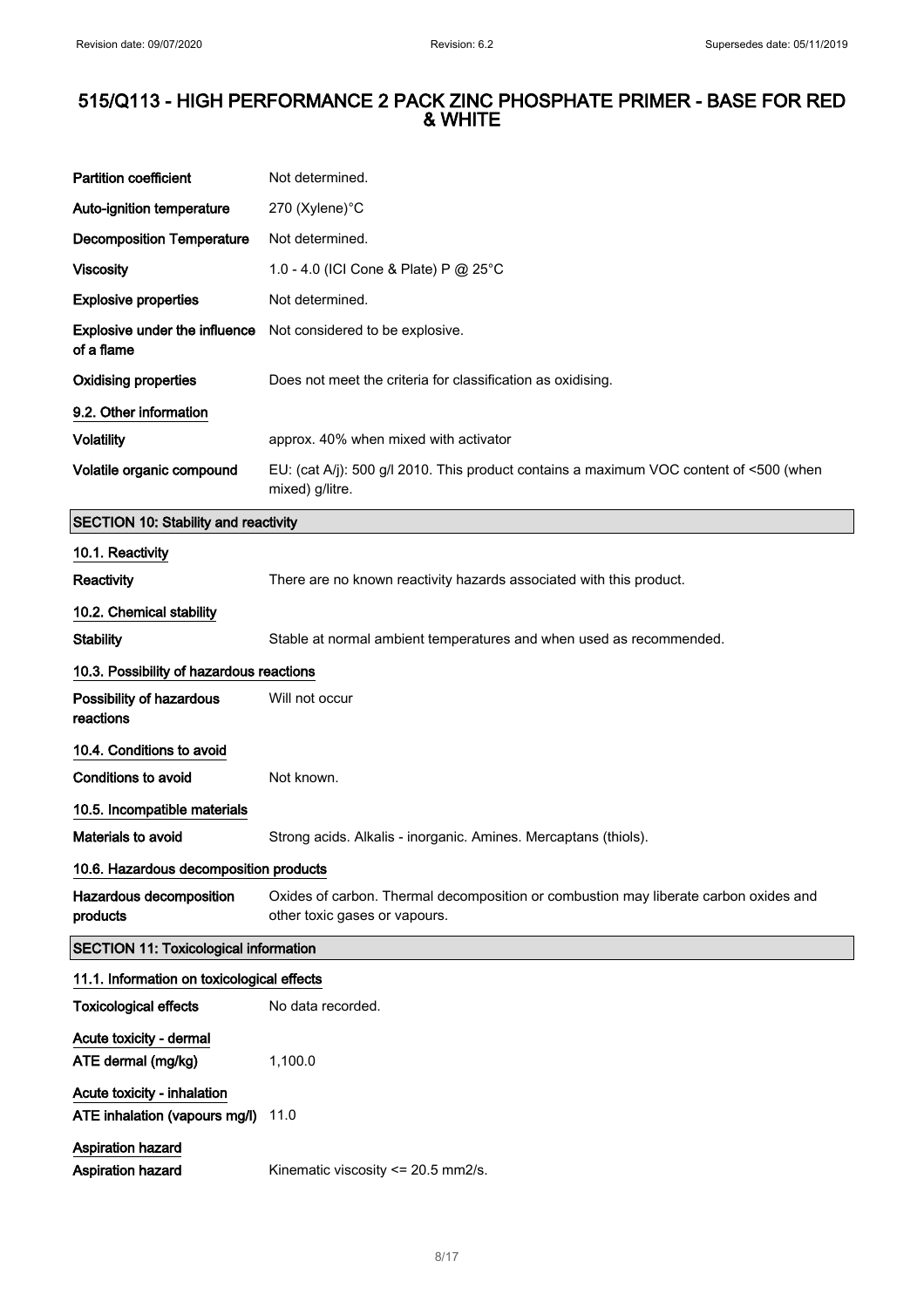| General information                 | The product contains small amounts of organic solvents. Extensive use of the product in<br>areas with inadequate ventilation may result in the accumulation of hazardous vapour<br>concentrations. Prolonged and repeated contact with solvents over a long period may lead to<br>permanent health problems. |
|-------------------------------------|--------------------------------------------------------------------------------------------------------------------------------------------------------------------------------------------------------------------------------------------------------------------------------------------------------------|
| Inhalation                          | May cause inhalation hypersensitivity (occupational asthma) in sensitive individuals.                                                                                                                                                                                                                        |
| Ingestion                           | Harmful if swallowed. Ingestion may cause severe irritation of the mouth, the oesophagus and<br>the gastrointestinal tract.                                                                                                                                                                                  |
| <b>Skin contact</b>                 | Irritating to skin. May cause sensitisation by skin contact.                                                                                                                                                                                                                                                 |
| Eye contact                         | Causes serious eye damage. Symptoms following overexposure may include the following:<br>Pain. Profuse watering of the eyes. Redness.                                                                                                                                                                        |
| Acute and chronic health<br>hazards | May cause sensitisation by skin contact. Delayed appearance of the complaints and<br>development of hypersensitivity (difficulty breathing, coughing, asthma) are possible.                                                                                                                                  |
| Route of exposure                   | Inhalation Skin absorption. Ingestion. Skin and/or eye contact.                                                                                                                                                                                                                                              |
| <b>Medical considerations</b>       | Skin disorders and allergies.                                                                                                                                                                                                                                                                                |

### Toxicological information on ingredients.

XYLENE

| Acute toxicity - oral                           |                                                                                   |  |
|-------------------------------------------------|-----------------------------------------------------------------------------------|--|
| Acute toxicity oral (LD <sub>50</sub><br>mg/kg) | 3,523.0                                                                           |  |
| <b>Species</b>                                  | Rat                                                                               |  |
| ATE oral (mg/kg)                                | 3,523.0                                                                           |  |
| Acute toxicity - dermal                         |                                                                                   |  |
| ATE dermal (mg/kg)                              | 1,100.0                                                                           |  |
| Acute toxicity - inhalation                     |                                                                                   |  |
| <b>ATE inhalation (vapours</b><br>mg/l)         | 11.0                                                                              |  |
| Serious eye damage/irritation                   |                                                                                   |  |
| Serious eye<br>damage/irritation                | Severely irritating to skin. Irritation of eyes is assumed. No testing is needed. |  |
| <b>Respiratory sensitisation</b>                |                                                                                   |  |
| <b>Respiratory sensitisation</b>                | Not sensitising.                                                                  |  |
| Skin sensitisation                              |                                                                                   |  |
| Skin sensitisation                              | Not sensitising.                                                                  |  |
| Carcinogenicity                                 |                                                                                   |  |
| Carcinogenicity                                 | There is no evidence that the product can cause cancer.                           |  |
| Reproductive toxicity                           |                                                                                   |  |
| Reproductive toxicity -<br>fertility            | This substance has no evidence of toxicity to reproduction.                       |  |
| Aspiration hazard                               |                                                                                   |  |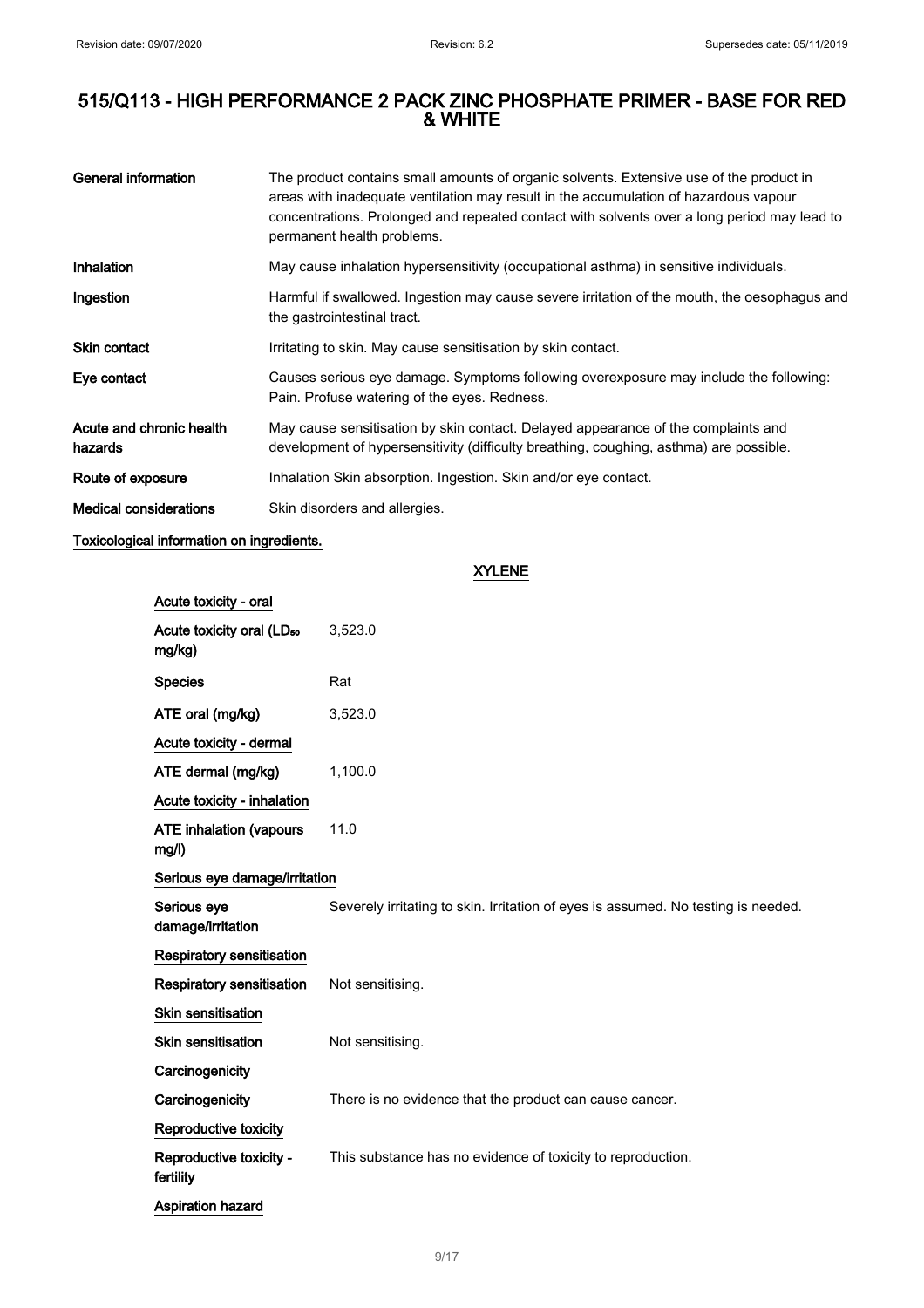| Aspiration hazard                                         | Kinematic viscosity <= 20.5 mm2/s.                                                        |
|-----------------------------------------------------------|-------------------------------------------------------------------------------------------|
|                                                           |                                                                                           |
| Inhalation                                                | Harmful by inhalation.                                                                    |
| Ingestion                                                 | Pneumonia may be the result if vomited material containing solvents reaches the<br>lungs. |
| Skin contact                                              | Harmful in contact with skin.                                                             |
| Eye contact                                               | May cause severe eye irritation.                                                          |
| <b>Target organs</b>                                      | Central nervous system Liver                                                              |
|                                                           | 2-METHYLPROPAN-1-OL                                                                       |
| Acute toxicity - oral                                     |                                                                                           |
| Acute toxicity oral (LD <sub>50</sub><br>mg/kg)           | 2,830.0                                                                                   |
| <b>Species</b>                                            | Rat                                                                                       |
| ATE oral (mg/kg)                                          | 2,830.0                                                                                   |
| Acute toxicity - dermal                                   |                                                                                           |
| Acute toxicity dermal (LD <sub>50</sub> 2,100.0<br>mg/kg) |                                                                                           |
| <b>Species</b>                                            | Rat                                                                                       |
| ATE dermal (mg/kg)                                        | 2,100.0                                                                                   |
| Skin corrosion/irritation                                 |                                                                                           |
| Animal data                                               | Non Corrosive to skin.                                                                    |
| Skin sensitisation                                        |                                                                                           |
| <b>Skin sensitisation</b>                                 | Not sensitising.                                                                          |
|                                                           |                                                                                           |
| Germ cell mutagenicity                                    |                                                                                           |
| Genotoxicity - in vivo                                    | Data lacking.                                                                             |
| Carcinogenicity                                           |                                                                                           |
| Carcinogenicity                                           | No evidence of carcinogenicity in animal studies                                          |
| Reproductive toxicity                                     |                                                                                           |
| Reproductive toxicity -<br>development                    | Data lacking.                                                                             |
|                                                           |                                                                                           |
| Inhalation                                                | Irritating to respiratory system.                                                         |
| Eye contact                                               | May cause severe eye irritation.                                                          |

Acute toxicity - oral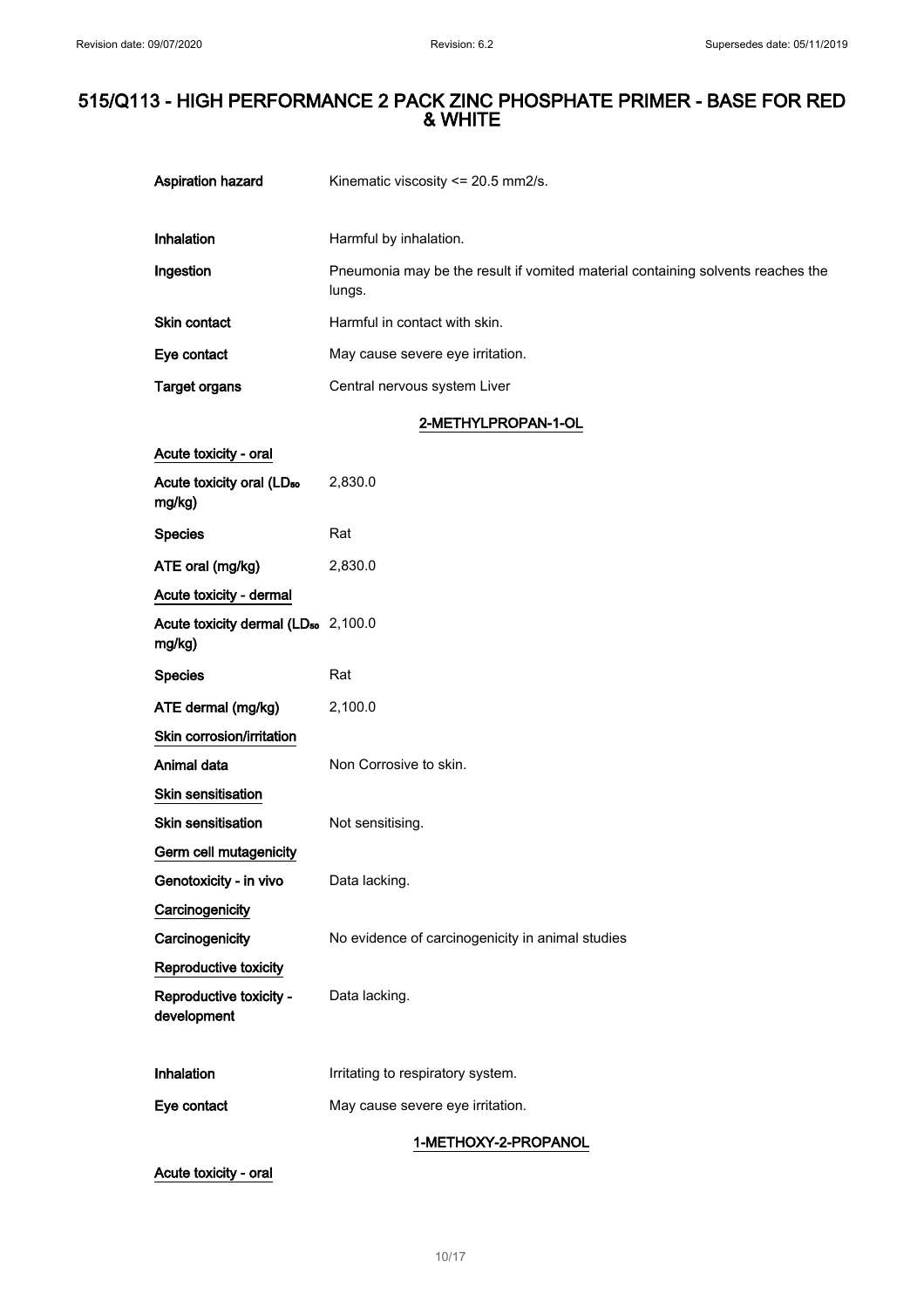| Acute toxicity oral (LD <sub>50</sub><br>mg/kg)           | 4,016.0                                          |
|-----------------------------------------------------------|--------------------------------------------------|
| <b>Species</b>                                            | Rat                                              |
| ATE oral (mg/kg)                                          | 4,016.0                                          |
| Acute toxicity - dermal                                   |                                                  |
| Acute toxicity dermal (LD <sub>50</sub> 2,100.0<br>mg/kg) |                                                  |
| <b>Species</b>                                            | Rat                                              |
| ATE dermal (mg/kg)                                        | 2,100.0                                          |
| Skin corrosion/irritation                                 |                                                  |
| Animal data                                               | Non Corrosive to skin.                           |
| <b>Respiratory sensitisation</b>                          |                                                  |
| Respiratory sensitisation                                 | Not sensitising.                                 |
| Germ cell mutagenicity                                    |                                                  |
| Genotoxicity - in vivo                                    | Data lacking.                                    |
| Carcinogenicity                                           |                                                  |
| Carcinogenicity                                           | No evidence of carcinogenicity in animal studies |
| Reproductive toxicity                                     |                                                  |
| Reproductive toxicity - Data lacking.<br>development      |                                                  |
| Specific target organ toxicity - repeated exposure        |                                                  |
| STOT - repeated exposure Not determined.                  |                                                  |
|                                                           | TRIZINC BIS(ORTHOPHOSPHATE)                      |
| Acute toxicity - oral                                     |                                                  |
| Acute toxicity oral (LD <sub>50</sub> 5,100.0<br>mg/kg)   |                                                  |
| <b>Species</b>                                            | Rat                                              |
| ATE oral (mg/kg)                                          | 5,100.0                                          |
| Acute toxicity - inhalation                               |                                                  |
| Notes (inhalation LC <sub>50</sub> )                      | Not irritating                                   |
| Skin corrosion/irritation                                 |                                                  |
| Animal data                                               | Not irritating.                                  |
| Serious eye damage/irritation                             |                                                  |
| Serious eye<br>damage/irritation                          | Not irritating.                                  |
| <b>Respiratory sensitisation</b>                          |                                                  |
| Respiratory sensitisation                                 | Not sensitising.                                 |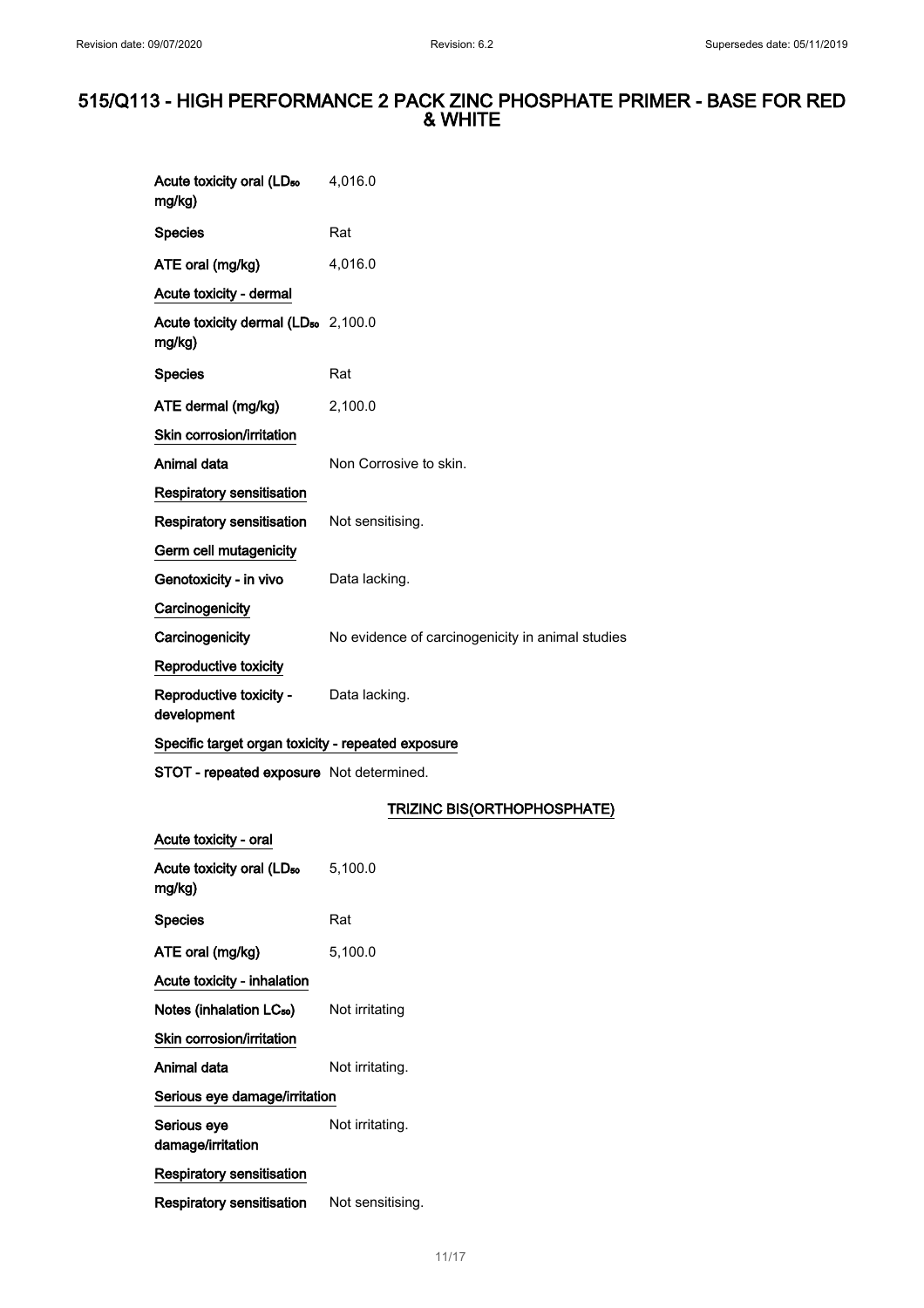|                 | Skin sensitisation                                                                                    |                                                                                                      |  |
|-----------------|-------------------------------------------------------------------------------------------------------|------------------------------------------------------------------------------------------------------|--|
|                 | <b>Skin sensitisation</b>                                                                             | Not sensitising.                                                                                     |  |
|                 | Germ cell mutagenicity                                                                                |                                                                                                      |  |
|                 | Genotoxicity - in vitro                                                                               | Does not contain any substances known to be mutagenic.                                               |  |
|                 | Carcinogenicity                                                                                       |                                                                                                      |  |
|                 | Carcinogenicity                                                                                       | There is no evidence that the product can cause cancer.                                              |  |
|                 | Reproductive toxicity                                                                                 |                                                                                                      |  |
|                 | Reproductive toxicity -<br>fertility                                                                  | This substance has no evidence of toxicity to reproduction.                                          |  |
|                 | Specific target organ toxicity - single exposure                                                      |                                                                                                      |  |
|                 | STOT - single exposure<br>Not classified as a specific target organ toxicant after a single exposure. |                                                                                                      |  |
|                 | Specific target organ toxicity - repeated exposure                                                    |                                                                                                      |  |
|                 |                                                                                                       | STOT - repeated exposure Not classified as a specific target organ toxicant after repeated exposure. |  |
|                 |                                                                                                       |                                                                                                      |  |
|                 | <b>General information</b>                                                                            | No specific health hazards known.                                                                    |  |
|                 | <b>SECTION 12: Ecological information</b>                                                             |                                                                                                      |  |
| Ecotoxicity     |                                                                                                       | There are no data on the ecotoxicity of this product.                                                |  |
|                 | Ecological information on ingredients.                                                                |                                                                                                      |  |
|                 |                                                                                                       | <b>XYLENE</b>                                                                                        |  |
|                 | Ecotoxicity                                                                                           | The product is not expected to be hazardous to the environment.                                      |  |
| 12.1. Toxicity  |                                                                                                       |                                                                                                      |  |
| <b>Toxicity</b> |                                                                                                       | Aquatic Chronic 2 - H411 Toxic to aquatic life with long lasting effects.                            |  |
|                 | Ecological information on ingredients.                                                                |                                                                                                      |  |
|                 |                                                                                                       | <b>XYLENE</b>                                                                                        |  |
|                 | Acute aquatic toxicity                                                                                |                                                                                                      |  |
|                 | Acute toxicity - fish                                                                                 | LC <sub>50</sub> , 96 hours: 2.6 mg/l, Fish                                                          |  |
|                 |                                                                                                       |                                                                                                      |  |
|                 | Acute toxicity - aquatic<br>invertebrates                                                             | EC <sub>50</sub> , 48 hours: 3.62 mg/l, Daphnia magna                                                |  |
|                 |                                                                                                       |                                                                                                      |  |
|                 | Acute toxicity - aquatic<br>plants                                                                    | IC <sub>50</sub> , 72 hours: 3.2 mg/l, Algae                                                         |  |
|                 |                                                                                                       | 2-METHYLPROPAN-1-OL                                                                                  |  |
|                 | Acute aquatic toxicity                                                                                |                                                                                                      |  |
|                 | Acute toxicity - fish                                                                                 | LC <sub>50</sub> , 96 hours: 1430 mg/l, Fish                                                         |  |
|                 | Acute toxicity - aquatic<br>invertebrates                                                             | EC <sub>50</sub> , 48 hours: 1100 mg/l, Daphnia magna                                                |  |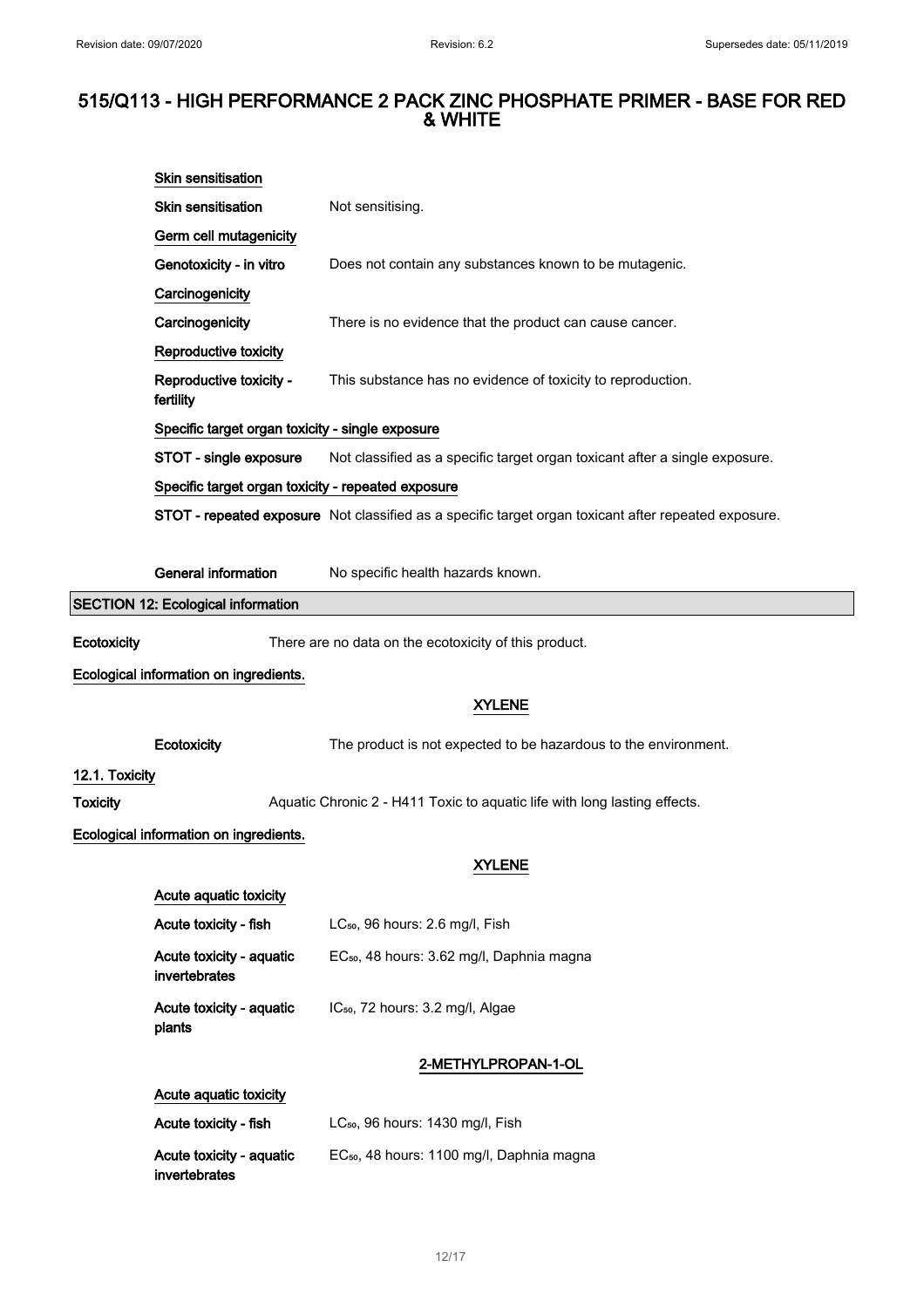| Acute toxicity - aquatic<br>plants        | EC <sub>50</sub> , 72 hours: 593 mg/l, Pseudokirchneriella subcapitata                                                                                   |
|-------------------------------------------|----------------------------------------------------------------------------------------------------------------------------------------------------------|
| Acute toxicity -<br>microorganisms        | IC <sub>50</sub> , 16 hours: >1000 mg/l, Activated sludge                                                                                                |
|                                           | 1-METHOXY-2-PROPANOL                                                                                                                                     |
| Acute aquatic toxicity                    |                                                                                                                                                          |
| Acute toxicity - fish                     | Based on available data the classification criteria are not met.                                                                                         |
| Acute toxicity - aquatic<br>invertebrates | EC <sub>50</sub> , 48 hours: 23300 mg/l, Daphnia magna                                                                                                   |
| Acute toxicity - aquatic<br>plants        | EC <sub>50</sub> , : >1000 mg/l, Algae                                                                                                                   |
| Acute toxicity -<br>microorganisms        | IC <sub>50</sub> , 3 hours: >1000 mg/l, Activated sludge                                                                                                 |
|                                           | TRIZINC BIS(ORTHOPHOSPHATE)                                                                                                                              |
| Acute aquatic toxicity                    |                                                                                                                                                          |
| $LE(C)$ <sub>50</sub>                     | $0.1 < L(E)C50 \le 1$                                                                                                                                    |
| M factor (Acute)                          | 1                                                                                                                                                        |
| Acute toxicity - fish                     | LC <sub>50</sub> , 96 hours: Oncorhynchus mykiss 0.14 - 0.26 Zn2+ mg/l, Fish                                                                             |
| Acute toxicity - aquatic<br>invertebrates | EC <sub>50</sub> , 48 hours: Daphnia magna 0.04 - 0.86 Zn2+ mg/l, Daphnia magna                                                                          |
| Acute toxicity - aquatic<br>plants        | EC <sub>50</sub> , 72 hours: 0.136 - 0.15 Zn2+ mg/l, Selenastrum capricornutum<br>IC <sub>50</sub> , 72 hours: Desmodesmus subspicatus < 0.3 mg/l, Algae |
| Chronic aquatic toxicity                  |                                                                                                                                                          |
| <b>NOEC</b>                               | $0.01 <$ NOEC $\le 0.1$                                                                                                                                  |
| Degradability                             | Non-rapidly degradable                                                                                                                                   |
| M factor (Chronic)                        | 1                                                                                                                                                        |
| 12.2. Persistence and degradability       |                                                                                                                                                          |
|                                           | Persistence and degradability The degradability of the product is not known.                                                                             |
| Ecological information on ingredients.    |                                                                                                                                                          |
|                                           | <b>XYLENE</b>                                                                                                                                            |
| Persistence and<br>degradability          | The product is readily biodegradable.                                                                                                                    |
| 12.3. Bioaccumulative potential           |                                                                                                                                                          |
| <b>Bioaccumulative potential</b>          | No data available on bioaccumulation.                                                                                                                    |
| <b>Partition coefficient</b>              | Not determined.                                                                                                                                          |

Ecological information on ingredients.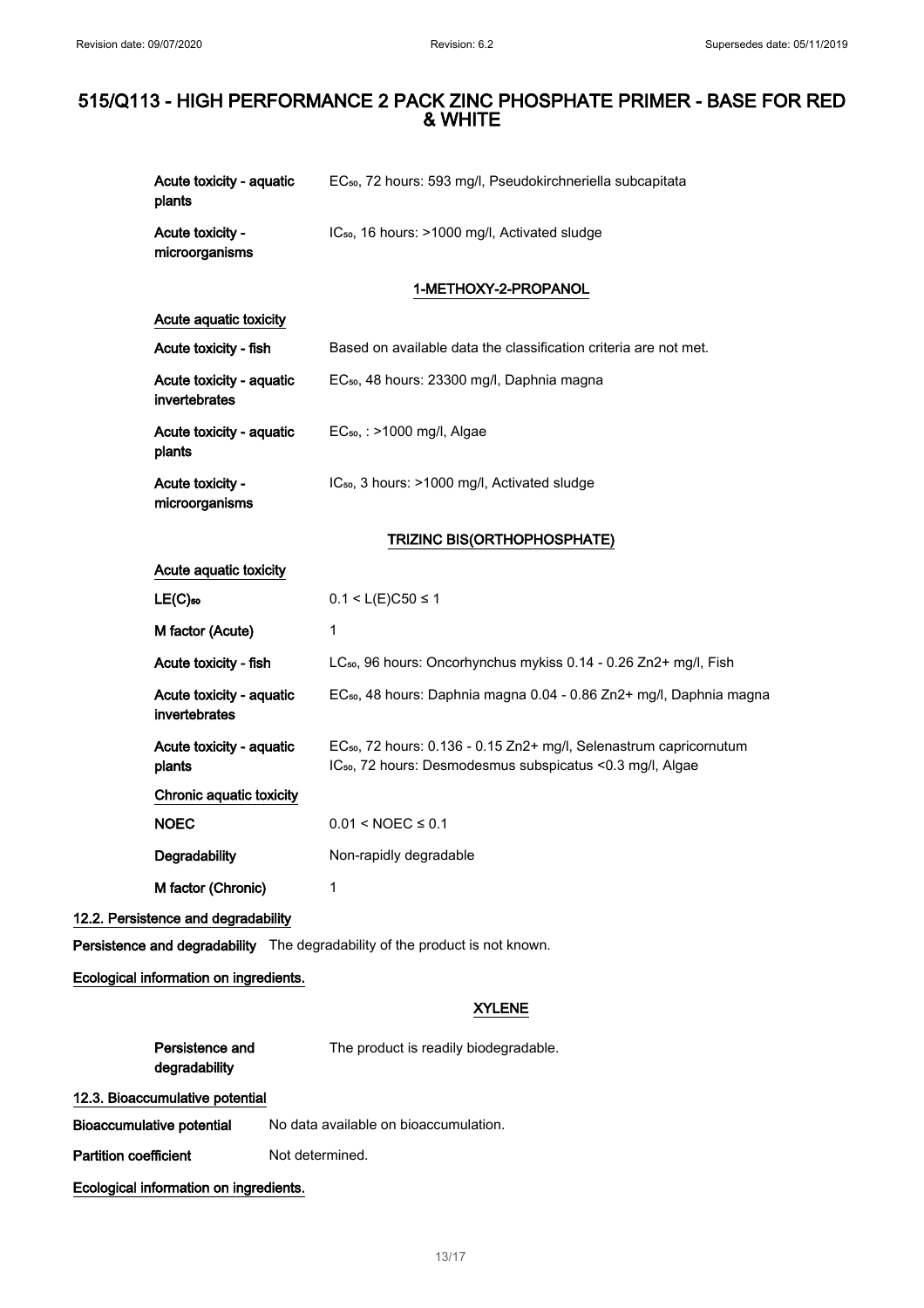#### XYLENE

| <b>Partition coefficient</b>                                                                                                                                   |                                                                                                                                                                                                                                                                                                                                                                                                                                                  | log Kow: 3.12 - 3.2                                                                                                                                                                                                                                                                                                                                                                                                                                                                                                                                                                                                                                       |  |  |
|----------------------------------------------------------------------------------------------------------------------------------------------------------------|--------------------------------------------------------------------------------------------------------------------------------------------------------------------------------------------------------------------------------------------------------------------------------------------------------------------------------------------------------------------------------------------------------------------------------------------------|-----------------------------------------------------------------------------------------------------------------------------------------------------------------------------------------------------------------------------------------------------------------------------------------------------------------------------------------------------------------------------------------------------------------------------------------------------------------------------------------------------------------------------------------------------------------------------------------------------------------------------------------------------------|--|--|
|                                                                                                                                                                | TRIZINC BIS(ORTHOPHOSPHATE)                                                                                                                                                                                                                                                                                                                                                                                                                      |                                                                                                                                                                                                                                                                                                                                                                                                                                                                                                                                                                                                                                                           |  |  |
|                                                                                                                                                                |                                                                                                                                                                                                                                                                                                                                                                                                                                                  | <b>Bioaccumulative potential</b> The product is not bioaccumulating.                                                                                                                                                                                                                                                                                                                                                                                                                                                                                                                                                                                      |  |  |
| 12.4. Mobility in soil                                                                                                                                         |                                                                                                                                                                                                                                                                                                                                                                                                                                                  |                                                                                                                                                                                                                                                                                                                                                                                                                                                                                                                                                                                                                                                           |  |  |
| The product is insoluble in water. Volatile liquid. The product contains organic solvents which<br><b>Mobility</b><br>will evaporate easily from all surfaces. |                                                                                                                                                                                                                                                                                                                                                                                                                                                  |                                                                                                                                                                                                                                                                                                                                                                                                                                                                                                                                                                                                                                                           |  |  |
| 12.5. Results of PBT and vPvB assessment                                                                                                                       |                                                                                                                                                                                                                                                                                                                                                                                                                                                  |                                                                                                                                                                                                                                                                                                                                                                                                                                                                                                                                                                                                                                                           |  |  |
| Results of PBT and vPvB<br>This product does not contain any substances classified as PBT or vPvB.<br>assessment                                               |                                                                                                                                                                                                                                                                                                                                                                                                                                                  |                                                                                                                                                                                                                                                                                                                                                                                                                                                                                                                                                                                                                                                           |  |  |
| Ecological information on ingredients.                                                                                                                         |                                                                                                                                                                                                                                                                                                                                                                                                                                                  |                                                                                                                                                                                                                                                                                                                                                                                                                                                                                                                                                                                                                                                           |  |  |
|                                                                                                                                                                |                                                                                                                                                                                                                                                                                                                                                                                                                                                  | <b>XYLENE</b>                                                                                                                                                                                                                                                                                                                                                                                                                                                                                                                                                                                                                                             |  |  |
| assessment                                                                                                                                                     |                                                                                                                                                                                                                                                                                                                                                                                                                                                  | Results of PBT and vPvB This substance is not classified as PBT or vPvB according to current EU criteria.                                                                                                                                                                                                                                                                                                                                                                                                                                                                                                                                                 |  |  |
|                                                                                                                                                                |                                                                                                                                                                                                                                                                                                                                                                                                                                                  | <b>TRIZINC BIS(ORTHOPHOSPHATE)</b>                                                                                                                                                                                                                                                                                                                                                                                                                                                                                                                                                                                                                        |  |  |
| Results of PBT and vPvB<br>This substance is not classified as PBT or vPvB according to current EU criteria.<br>assessment                                     |                                                                                                                                                                                                                                                                                                                                                                                                                                                  |                                                                                                                                                                                                                                                                                                                                                                                                                                                                                                                                                                                                                                                           |  |  |
| 12.6. Other adverse effects                                                                                                                                    |                                                                                                                                                                                                                                                                                                                                                                                                                                                  |                                                                                                                                                                                                                                                                                                                                                                                                                                                                                                                                                                                                                                                           |  |  |
| Other adverse effects                                                                                                                                          | None known.                                                                                                                                                                                                                                                                                                                                                                                                                                      |                                                                                                                                                                                                                                                                                                                                                                                                                                                                                                                                                                                                                                                           |  |  |
| Ecological information on ingredients.                                                                                                                         |                                                                                                                                                                                                                                                                                                                                                                                                                                                  |                                                                                                                                                                                                                                                                                                                                                                                                                                                                                                                                                                                                                                                           |  |  |
|                                                                                                                                                                |                                                                                                                                                                                                                                                                                                                                                                                                                                                  | TRIZINC BIS(ORTHOPHOSPHATE)                                                                                                                                                                                                                                                                                                                                                                                                                                                                                                                                                                                                                               |  |  |
| Other adverse effects<br>Not available.                                                                                                                        |                                                                                                                                                                                                                                                                                                                                                                                                                                                  |                                                                                                                                                                                                                                                                                                                                                                                                                                                                                                                                                                                                                                                           |  |  |
| <b>SECTION 13: Disposal considerations</b>                                                                                                                     |                                                                                                                                                                                                                                                                                                                                                                                                                                                  |                                                                                                                                                                                                                                                                                                                                                                                                                                                                                                                                                                                                                                                           |  |  |
| 13.1. Waste treatment methods                                                                                                                                  |                                                                                                                                                                                                                                                                                                                                                                                                                                                  |                                                                                                                                                                                                                                                                                                                                                                                                                                                                                                                                                                                                                                                           |  |  |
| <b>General information</b>                                                                                                                                     | Avoid the spillage or runoff entering drains, sewers or watercourses. Waste should be treated<br>as controlled waste. Dispose of waste to licensed waste disposal site in accordance with the<br>requirements of the local Waste Disposal Authority. When handling waste, the safety<br>precautions applying to handling of the product should be considered. DO NOT reuse<br>containers containing residual product without commercial cleaning |                                                                                                                                                                                                                                                                                                                                                                                                                                                                                                                                                                                                                                                           |  |  |
| <b>Waste class</b>                                                                                                                                             |                                                                                                                                                                                                                                                                                                                                                                                                                                                  | When this material, in its liquid state, as supplied, becomes a waste, it is categorised as a<br>hazardous waste, with code 08 01 11* (EPOXY BASED LIQUID WASTE). Part-used<br>containers, not drained and/or rigorously scraped out and containing residues of the supplied<br>material, are categorised as hazardous waste, with code 08 01 11* (EPOXY BASED LIQUID<br>WASTE). Ideally this component should be mixed with the appropriate hardener and allowed<br>to react fully to produce a solid waste. Neutralised empty packages, are categorised as non-<br>hazardous waste, with code 15 01 02(plastic packaging) or 15 01 04 (metal packaging) |  |  |

# SECTION 14: Transport information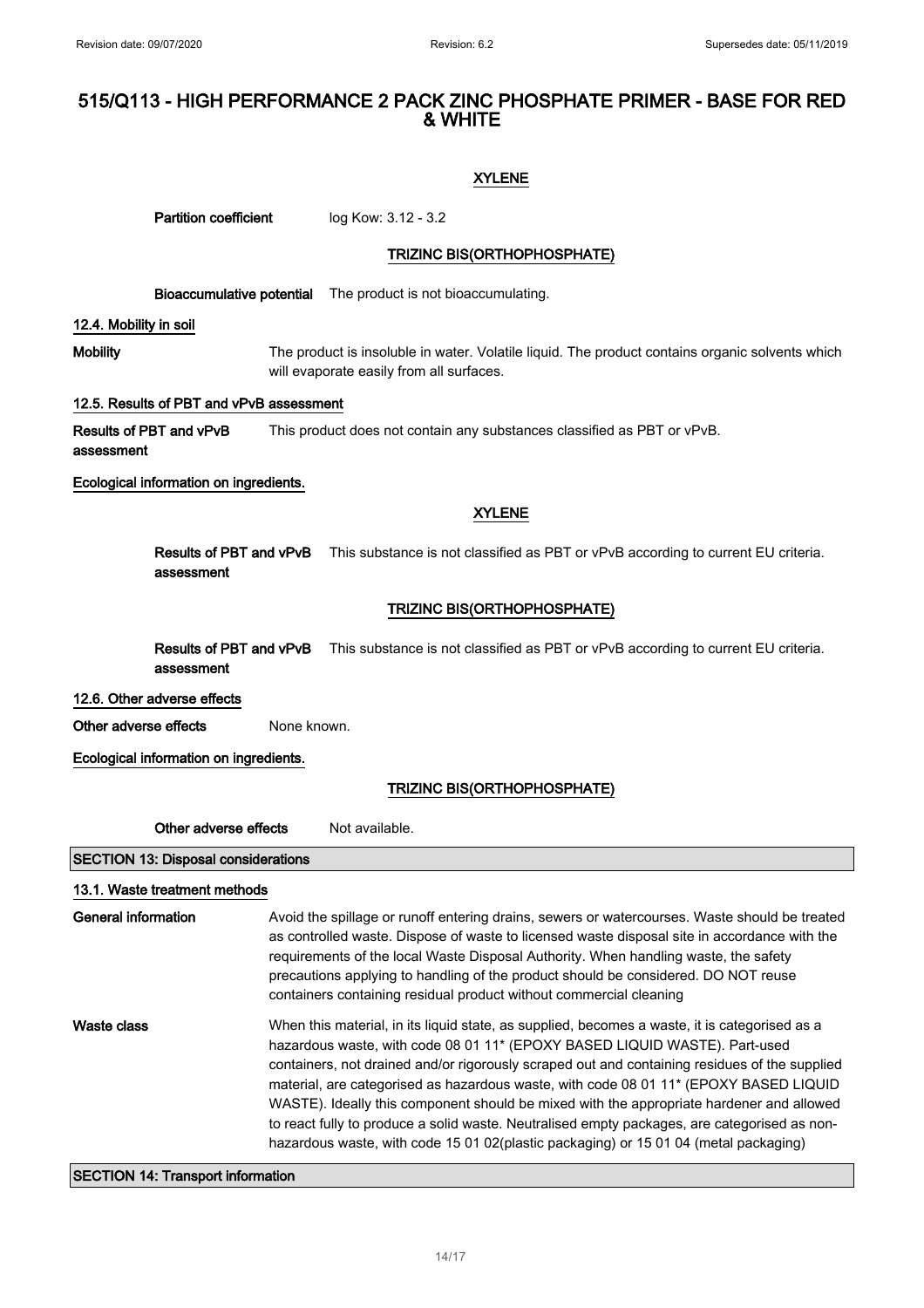General This product is packed in accordance with the Limited Quantity Provisions of CDGCPL2, ADR and IMDG.

| 14.1. UN number |  |
|-----------------|--|
|-----------------|--|

| UN No. (ADR/RID) | 1263 |
|------------------|------|
| UN No. (IMDG)    | 1263 |
| .                |      |

# UN No. (ICAO) 1263

# 14.2. UN proper shipping name

| Proper shipping name<br>(ADR/RID) | PAINT OR PAINT RELATED MATERIAL                                    |
|-----------------------------------|--------------------------------------------------------------------|
|                                   | Proper shipping name (IMDG) PAINT OR PAINT RELATED MATERIAL        |
|                                   | <b>Proper shipping name (ICAO)</b> PAINT OR PAINT RELATED MATERIAL |

#### 14.3. Transport hazard class(es)

| <b>ADR/RID class</b> | 3 |
|----------------------|---|
| <b>IMDG class</b>    | 3 |
| ICAO class/division  | 3 |

#### Transport labels



| 14.4. Packing group          |   |
|------------------------------|---|
| <b>ADR/RID packing group</b> | Ш |
| <b>IMDG packing group</b>    | Ш |
| ICAO packing group           | Ш |
|                              |   |

14.5. Environmental hazards

Environmentally hazardous substance/marine pollutant No.

#### 14.6. Special precautions for user

Always transport in closed containers that are upright and secure. Ensure that persons transporting the product know what to do in the event of an accident or spillage.

EmS F-E, S-E

Tunnel restriction code (D/E)

#### 14.7. Transport in bulk according to Annex II of MARPOL and the IBC Code

Transport in bulk according to Not applicable. Annex II of MARPOL 73/78 and the IBC Code

SECTION 15: Regulatory information

## 15.1. Safety, health and environmental regulations/legislation specific for the substance or mixture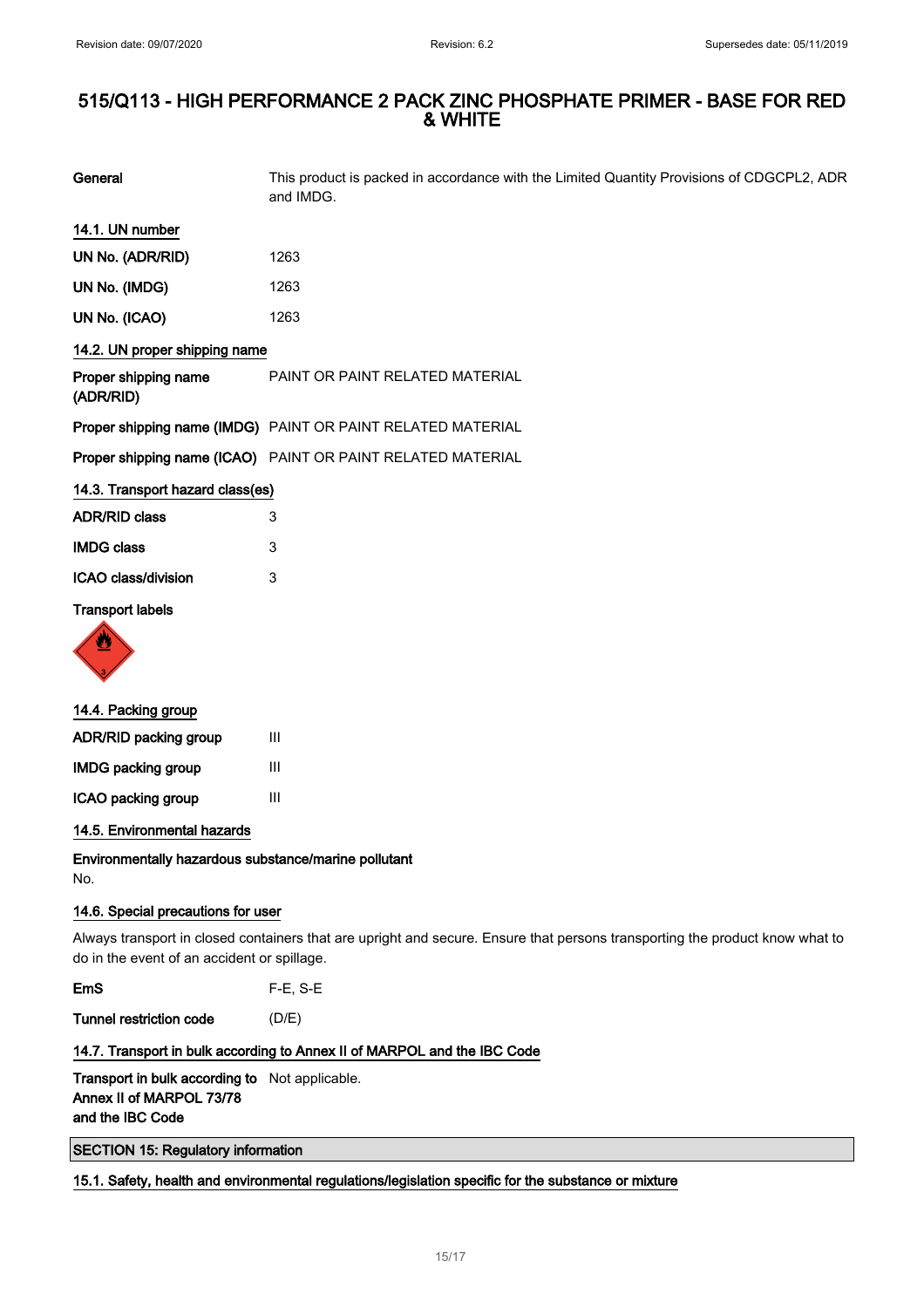EU legislation Regulation (EC) No 1907/2006 of the European Parliament and of the Council of 18 December 2006 concerning the Registration, Evaluation, Authorisation and Restriction of Chemicals (REACH) (as amended). Regulation (EC) No 1272/2008 of the European Parliament and of the Council of 16 December 2008 on classification, labelling and packaging of substances and mixtures (as amended). Commission Regulation (EU) No 2015/830 of 28 May 2015.

#### 15.2. Chemical safety assessment

No chemical safety assessment has been carried out.

#### SECTION 16: Other information

| Abbreviations and acronyms          | ATE: Acute Toxicity Estimate.                                                                                |
|-------------------------------------|--------------------------------------------------------------------------------------------------------------|
| used in the safety data sheet       | ADR: European Agreement concerning the International Carriage of Dangerous Goods by                          |
|                                     | Road.                                                                                                        |
|                                     | CAS: Chemical Abstracts Service.                                                                             |
|                                     | DNEL: Derived No Effect Level.                                                                               |
|                                     | GHS: Globally Harmonized System.                                                                             |
|                                     | IATA: International Air Transport Association.                                                               |
|                                     | ICAO: Technical Instructions for the Safe Transport of Dangerous Goods by Air.                               |
|                                     | IMDG: International Maritime Dangerous Goods.                                                                |
|                                     | LD <sub>50</sub> : Lethal Dose to 50% of a test population (Median Lethal Dose).                             |
|                                     | PBT: Persistent, Bioaccumulative and Toxic substance.                                                        |
|                                     | PNEC: Predicted No Effect Concentration.                                                                     |
|                                     | REACH: Registration, Evaluation, Authorisation and Restriction of Chemicals Regulation<br>(EC) No 1907/2006. |
|                                     | vPvB: Very Persistent and Very Bioaccumulative.                                                              |
|                                     | EC <sub>50</sub> : 50% of maximal Effective Concentration.                                                   |
|                                     |                                                                                                              |
| <b>Classification abbreviations</b> | Aquatic Acute = Hazardous to the aquatic environment (acute)                                                 |
| and acronyms                        | Aquatic Chronic = Hazardous to the aquatic environment (chronic)                                             |
|                                     | Asp. Tox. = Aspiration hazard                                                                                |
|                                     | Eye Dam. = Serious eye damage                                                                                |
|                                     | Eye Irrit. $=$ Eye irritation                                                                                |
|                                     | Resp. Sens. = Respiratory sensitisation<br>Skin Corr. = Skin corrosion                                       |
|                                     | Skin Irrit. = Skin irritation                                                                                |
|                                     | Skin Sens. = Skin sensitisation                                                                              |
|                                     | STOT RE = Specific target organ toxicity-repeated exposure                                                   |
|                                     | STOT SE = Specific target organ toxicity-single exposure                                                     |
|                                     |                                                                                                              |
| <b>Training advice</b>              | Read and follow manufacturer's recommendations. Only trained personnel should use this<br>material.          |
|                                     |                                                                                                              |
| <b>Revision comments</b>            | Issued in new format for Reach compliance in accordance with EC 1272/2008 Issued in                          |
|                                     | accordance with Annex II to REACH, as amended by Commission Regulation (EU) No.                              |
|                                     | 2015/830 Product name change.                                                                                |
| <b>Issued by</b>                    | Technical Dept. (P.E.)                                                                                       |
| <b>Revision date</b>                | 09/07/2020                                                                                                   |
| Revision                            | 6.2                                                                                                          |
| Supersedes date                     | 05/11/2019                                                                                                   |